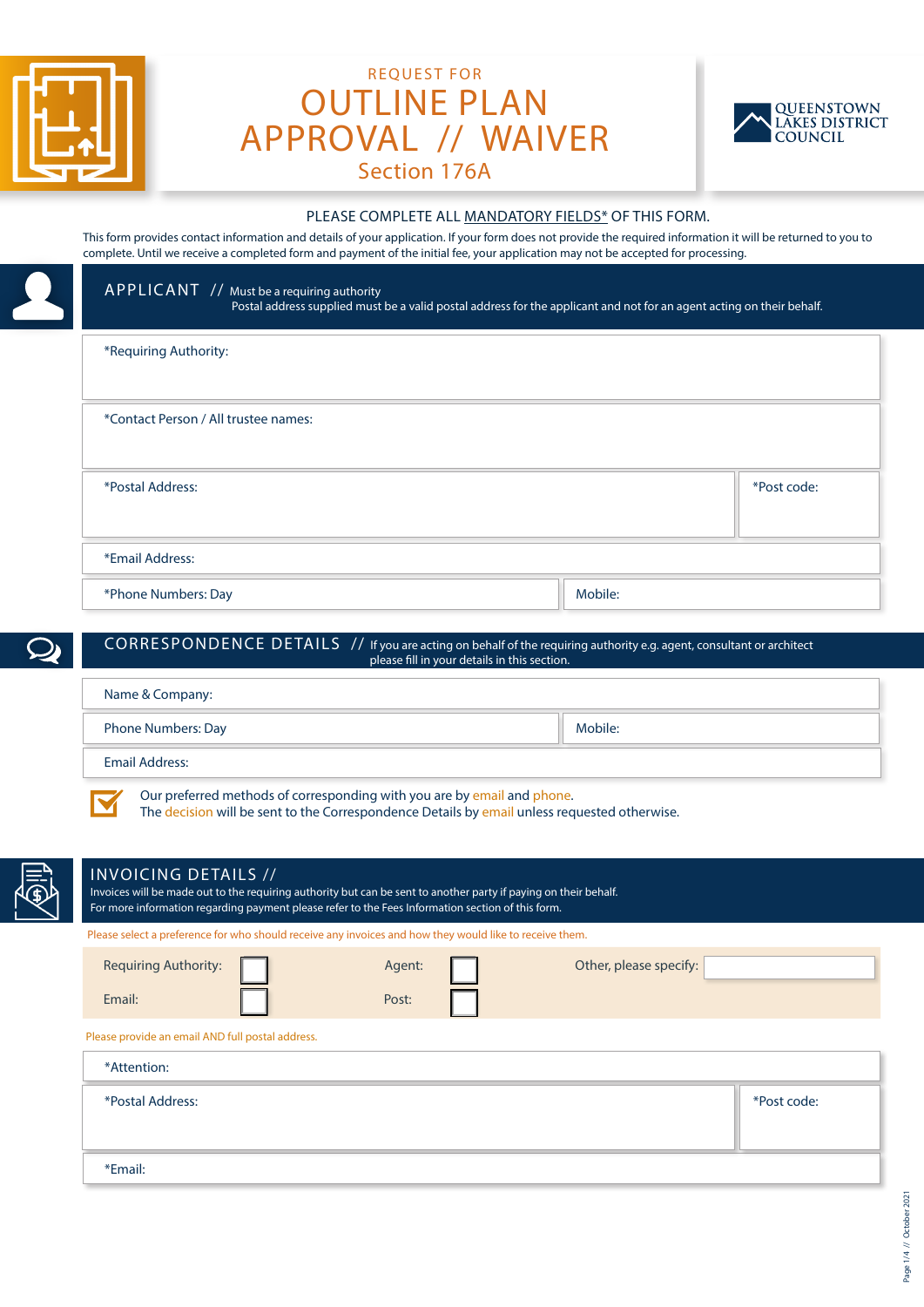

\*Address / Location to which this application relates:

\*Legal Description: Can be found on the Computer Freehold Register or Rates Notice – e.g Lot x DPxxx

### DETAILS OF APPROVAL OR WAIVER REQUEST

Please provide a written description of the outline plan approval or outline plan waiver request, and associated plans/drawings:

| Designation Number: |  |
|---------------------|--|
|                     |  |

Does the proposal comply with the conditions on the designation?  $\|\cdot\|$  YES  $\|\cdot\|$  NO

| Is the proposal consistent with the purpose of the designation? The YES NO            |  |  |
|---------------------------------------------------------------------------------------|--|--|
| Does the proposal comply with the conditions on the designation? $\Box$ YES $\Box$ NO |  |  |

If no, please elaborate on any breaches of the designation conditions:





Queenstown Lakes District Council Private Bag 50072, Queenstown 9348 Gorge Road, Queenstown 9300

P: 03 441 0499 E: resourceconsent@qldc.govt.nz www.qldc.govt.nz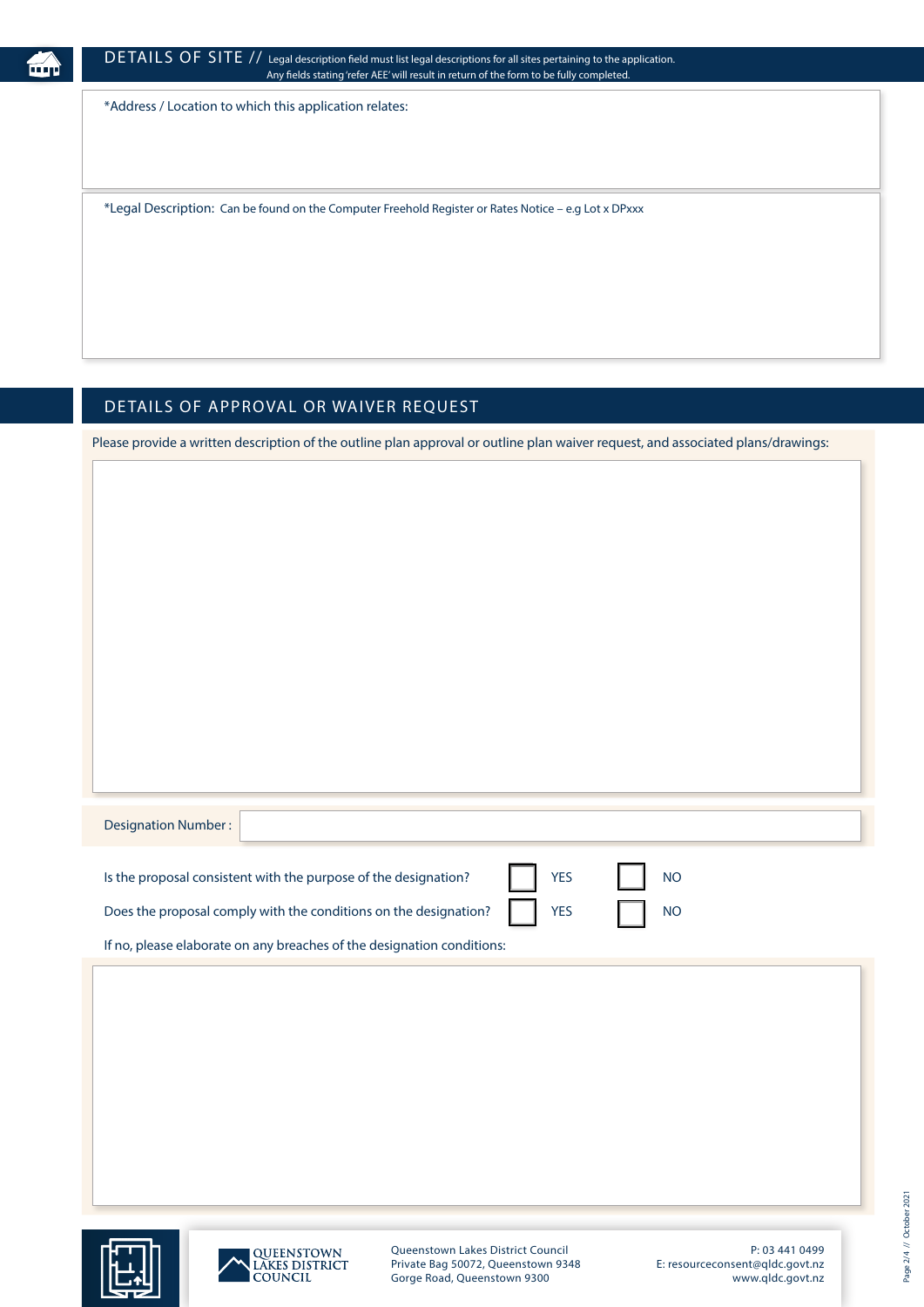## FEES INFORMATION

Section 36 of the Resource Management Act 1991 deals with administrative charges and allows a local authority to levy charges that relate to, but are not limited to, carrying out its functions in relation to receiving, processing and granting of resource consents (including certificates of compliance and existing use certificates).

Invoiced sums are payable by the 20th of the month after the work was undertaken. If unpaid, the processing of an application, provision of a service, or performance of a function will be suspended until the sum is paid. You may also be required to make an additional payment, or bring the account up to date, prior to milestones such as notification, setting a hearing date or releasing the decision. In particular, all charges related to processing of a resource consent application are payable prior to issuing of the decision. Payment is due on the 20th of the month or prior to the issue date – whichever is earlier.

If your application is notified or requires a hearing you will be requested to pay a notification deposit and/or a hearing deposit. An Requiring Authority may not offset any invoiced processing charges against such payments.

Section 357B of the Resource Management Act provides a right of objection in respect of additional charges. An objection must be in writing and must be lodged within 15 working days of notification of the decision.

If the initial fee charged is insufficient to cover the actual and reasonable costs of work undertaken on the application you will be required to pay any additional amount and will be invoiced monthly as work on the application continues. Please note that if the Requiring Authority has outstanding fees owing to Council in respect of other applications, Council may choose to apply the initial fee to any outstanding balances in which case the initial fee for processing this application may be deemed not to have been paid.

LIABILITY FOR PAYMENT – Please note that by signing and lodging this application form you are acknowledging that the details in the invoicing section are responsible for payment of invoices and in addition will be liable to pay all costs and expenses of debt recovery and/or legal costs incurred by QLDC related to the enforcement of any debt.

MONITORING FEES – Please also note that if this application is approved you will be required to meet the costs of monitoring any conditions applying to the consent, pursuant to Section 35 of the Resource Management Act 1991.

DEVELOPMENT CONTRIBUTIONS – Your development, if granted, may also incur development contributions under the Local Government Act 2002. You will be liable for payment of any such contributions.

#### PAYMENT // An initial fee must be paid prior to or at the time of the application and proof of payment submitted.

A list of Consent Charges is available on the on the Resource Consent Application Forms section of the QLDC website. If you are unsure of the amount to pay, please call 03 441 0499 and ask to speak to our duty planner.

Please ensure to reference any banking payments correctly. Incorrectly referenced payments may cause delays to the processing of your application whilst payment is identified.

Please reference your payments as follows:

Applications yet to be submitted: RM followed by first 5 letters of applicant name e.g RMJONES

Applications already submitted: Please use the RM# reference that has been assigned to your application, this will have been emailed to yourself or your agent.

Please note processing will not begin until payment is received (or identified if incorrectly referenced).

I confirm payment by:

Invoice for initial fee requested and payment to follow

Manual Payment at reception (can only be accepted once application has been lodged and acknowledgment email received with your unique reference number)

Bank transfer to account 02 0948 0002000 000 (If paying from overseas swiftcode is - BKNZNZ22)

| *Payment Reference                                                   |                                                                                                                               |
|----------------------------------------------------------------------|-------------------------------------------------------------------------------------------------------------------------------|
| *Amount Paid<br>Please select                                        | (For required initial fees refer to website for Resource Consent Charges or speak to the Duty Planner by phoning 03 441 0499) |
| *Date of Payment                                                     |                                                                                                                               |
| <b>Outline Plan Approval Fee:</b><br><b>Outline Plan Waiver Fee:</b> | \$1,500<br>\$600                                                                                                              |
|                                                                      |                                                                                                                               |





Queenstown Lakes District Council Private Bag 50072, Queenstown 9348 Gorge Road, Queenstown 9300

P: 03 441 0499 E: resourceconsent@qldc.govt.nz www.qldc.govt.nz